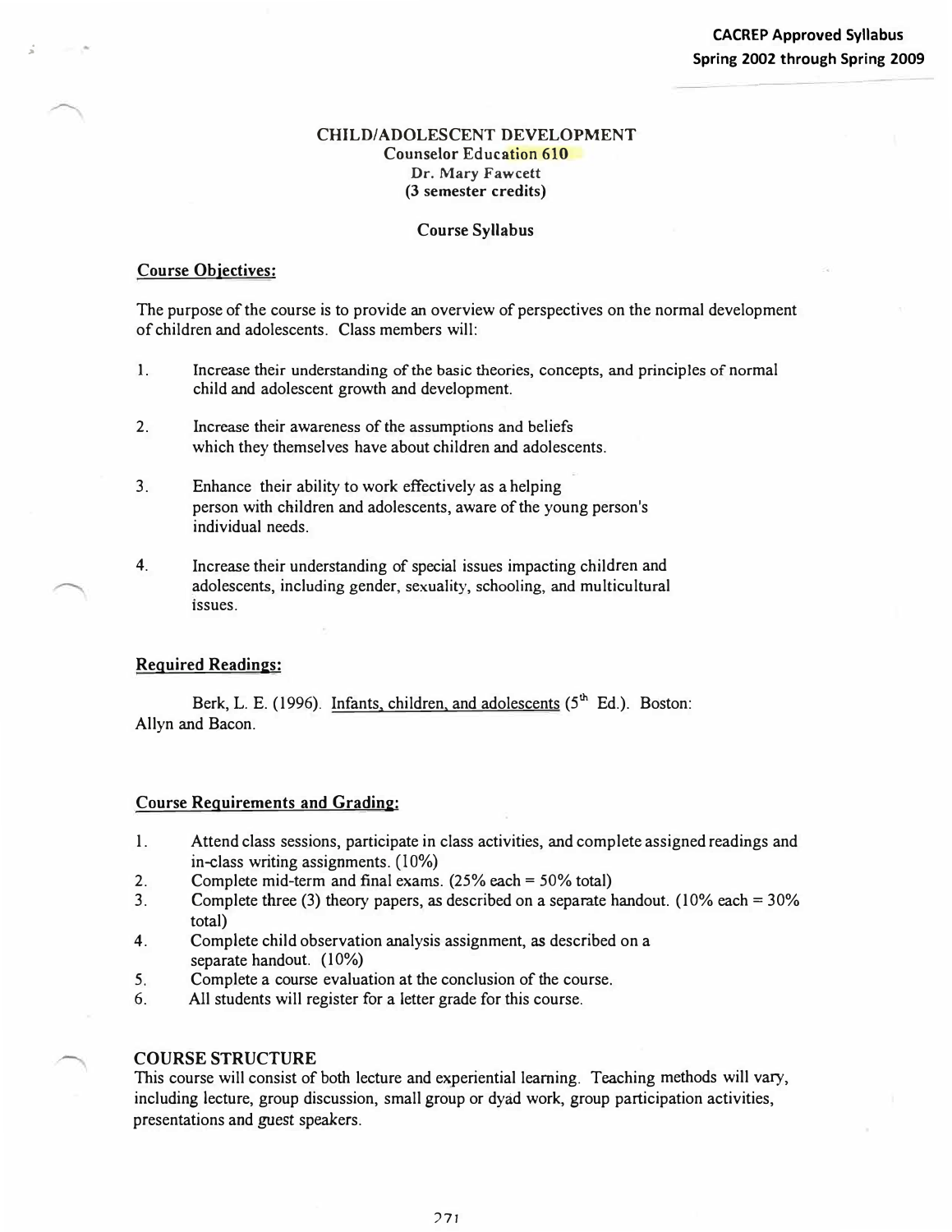| <b>Tentative Course Outline</b> |
|---------------------------------|
|---------------------------------|

| 1/12 | Introductions, syllabus, readings, create groups based on parenting.                           |
|------|------------------------------------------------------------------------------------------------|
| 1/19 | Theories of human development                                                                  |
| 1/26 | Heredity and evolution                                                                         |
| 2/2  | Environment and development                                                                    |
| 2/9  | Physical Development, behaviors and factors affecting normal growth<br>First theory papers due |
| 2716 | Perception                                                                                     |
| 2/23 | <b>First test</b>                                                                              |
| 3/1  | Cognition and Language                                                                         |
| 3/29 | Learning and Information Processing                                                            |
| 4/5  | <b>Mental Abilities</b><br><b>Child Observation Analysis Due</b>                               |
| 4/12 | Gender Roles and Sexuality<br>Second theory papers due                                         |
| 4/19 | Moral development and theories                                                                 |
| 4/26 | Family systems and theory                                                                      |
| 5/3  | Psychological disorders of childhood and adolescence<br>Third theory papers due                |
| 5/10 | <b>Final Exam</b>                                                                              |

## Exams

 $\hat{\mathcal{L}}$ 

30 Matching terms and definitions (2 points each = 60 points) 8 short essay (choice of  $6 = 30$  points)<br>2 long essay (choice of  $1 = 10$  points)<br>1 Bonus (5 points)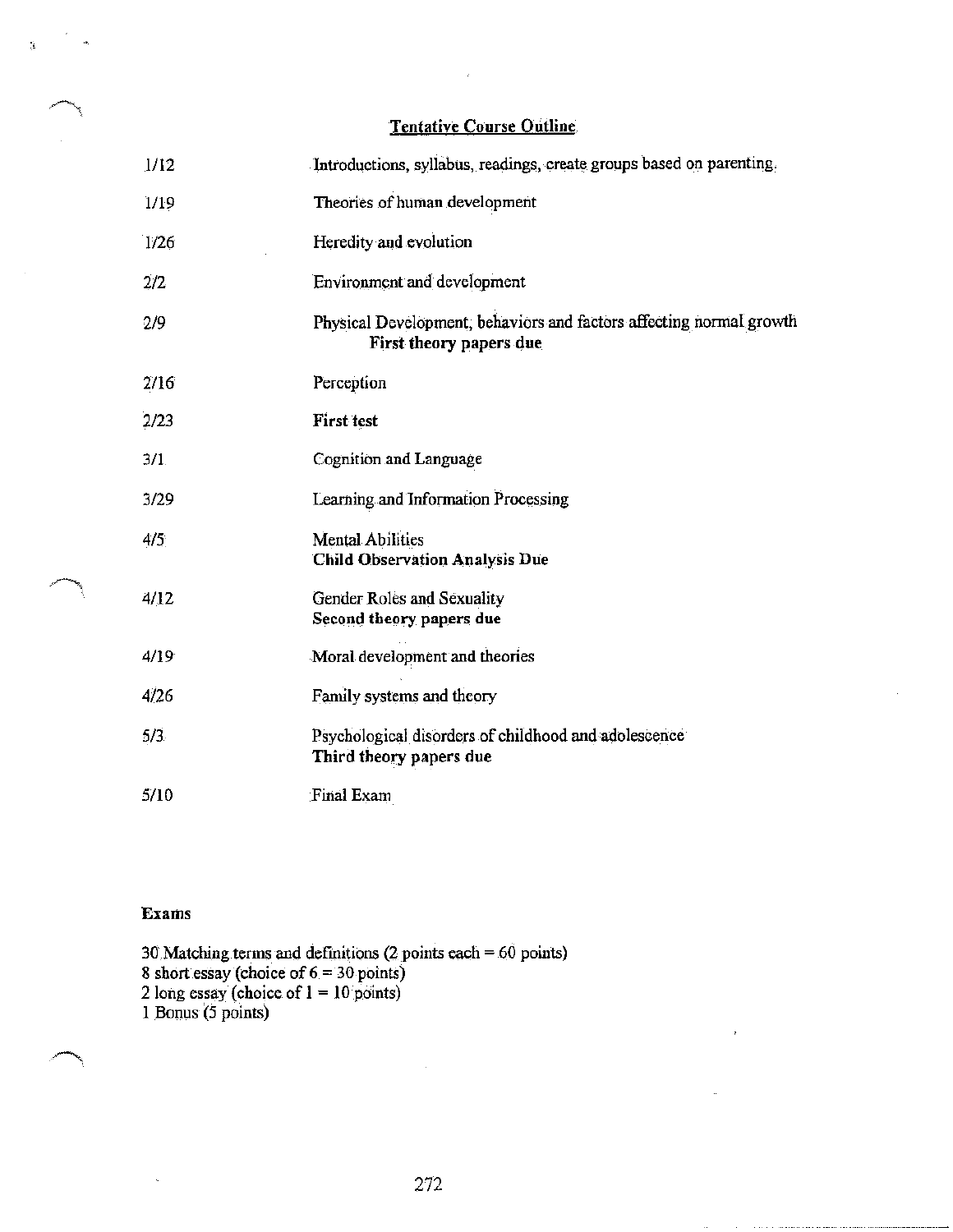Child/Adolescent Development CE 525 Tim Hatfield

### **Definitions of Adolescence**

American College Dictionary - the transition period between puberty and adult stages of development (from about age 14-25 in men, and 12-21 in women).

David Bakan - the period of time between pubescence (a concrete biological occurrence) and the ages specified by law for compulsory education, employment, and criminal procedure.

Erik Erikson - adolescence as a period of psychosocial moratorium when individuals through free role experimentation may find a niche in society.

G. Stanley Hall - a period of storm and stress, characterized by "antithetic impulses" including hyperactivity and lassitude, happiness and depression, egotism and self-abasement, selfishness and altruism, gregariousness and shyness, sensitivity and cruelty, radicalism and conservatism. (1904 book Adolescence: Its Psychology, and Its Relations to Physiology, Anthropology, Sociology, Sex, Crime, Religion, and Education).

Gisela Konopka (biological) - that span of a young person's life between the obvious onset of puberty and the completion of the bone growth.

Gisela Konopka (cultural) - a period of life of younger people which ends at the age when rites of transition (rites of passage) mark the beginning of adulthood.

Gisela Konopka (developmental) - One part of a total developmental process, and a period of tremendous significance distinguished by specific characteristics. Adolescents are growing, developing persons in a particular age group -- not pre-adults, pre-parents, or pre-workers, but human beings participating in the activities of the world around them. Key concepts of adolescence include (1) onset of physical sexual maturity, (2) withdrawal of and from adult benevolent protection, (3) consciousness of self in interaction, (4) reevaluation of values, and (5) experimentation.

Erik Erikson - a time of universal normative crisis, a normal phase of increased conflict characterized by a seeming fluctuation in ego strength, and yet also by high growth potential. The primary task of adolescents is working to attain a sense of identity, resolving what they appear to be in the eyes of others as compared with what they feel they are.

James Coleman - adolescence as a social system created by the societal phenomenon of extended schooling.

Christopher Jencks and David Riesman - adolescence as a social phenomenon forged by a combination of precocity and forced dependence. It begins earlier, but continues longer, and forces young people to create an "as if we're grown up" world in which they organize their lives, set limits, define ideals, and deny (and defy) the authority and legitimacy of the adult society which they cannot yet join.

Frank Musgrove (England) - adolescence as a demographically defined group whose status has fluctuated up and down depending on (1) societal population changes, (2) societal economic needs, and (3) the extent they are protected from adult society.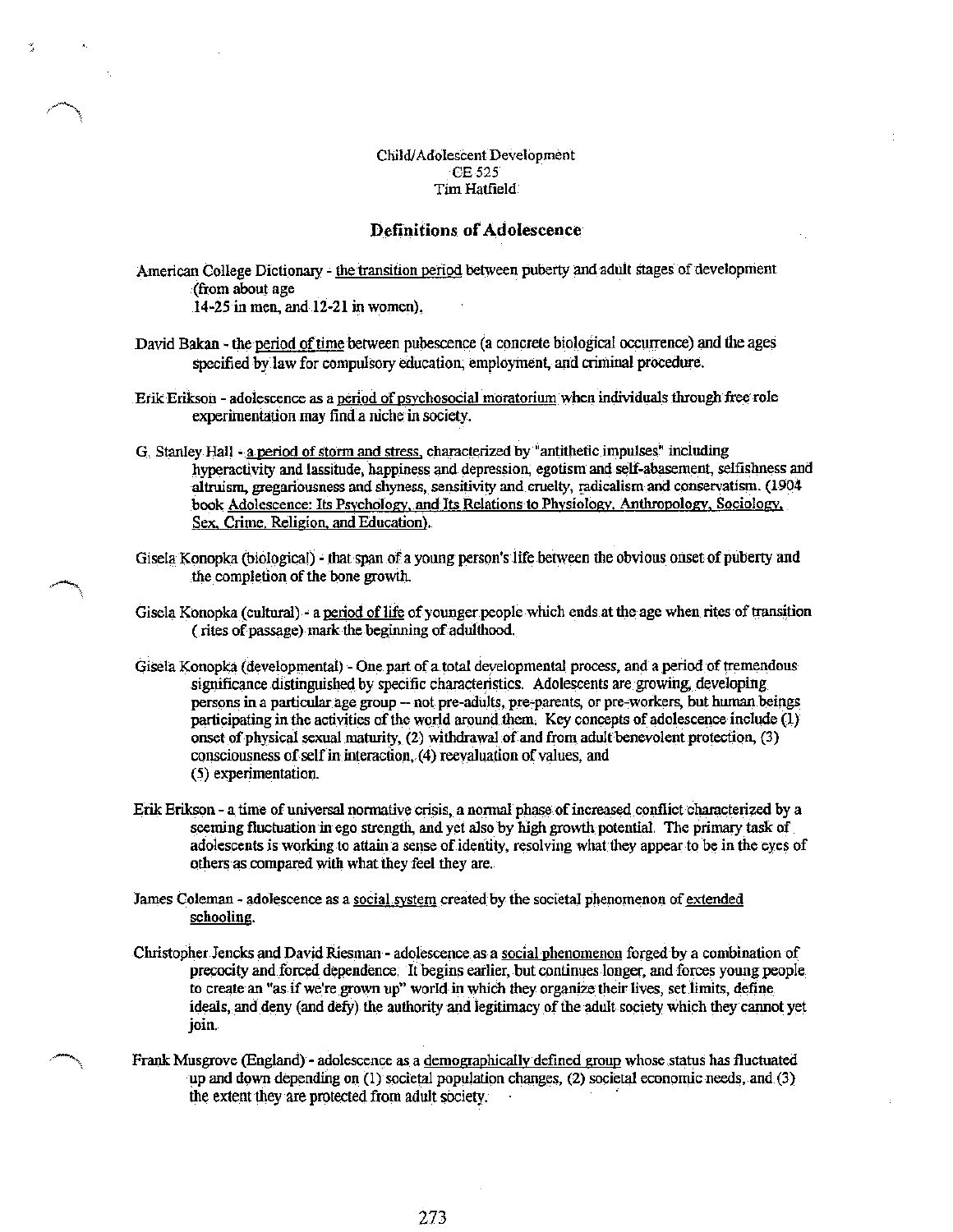- Talcott Parsons adolescence as a societal peer group both compulsively independent regarding certain adult expectations and compulsively conforming within the peer group.
- Kenneth Kenision adolescence as a kind of waiting period whose pattern is not always or explicitly antiadult, but is belligerently non-adult.
- David Bakan adolescence as a social fact based on the US. cultural "promise" of an adulthood of success, status, income, power, etc., as long as young people do what they are "supposed to do."

Edgar Z. Friedenberg (psychological) - a psychological process involving a search of a sense of identity.

Winston Churchill - A riddle hiding in a mystery wrapped up in an enigma (...well, he really was describing the Soviet Union, but this also may fit for some adolescents at some times.)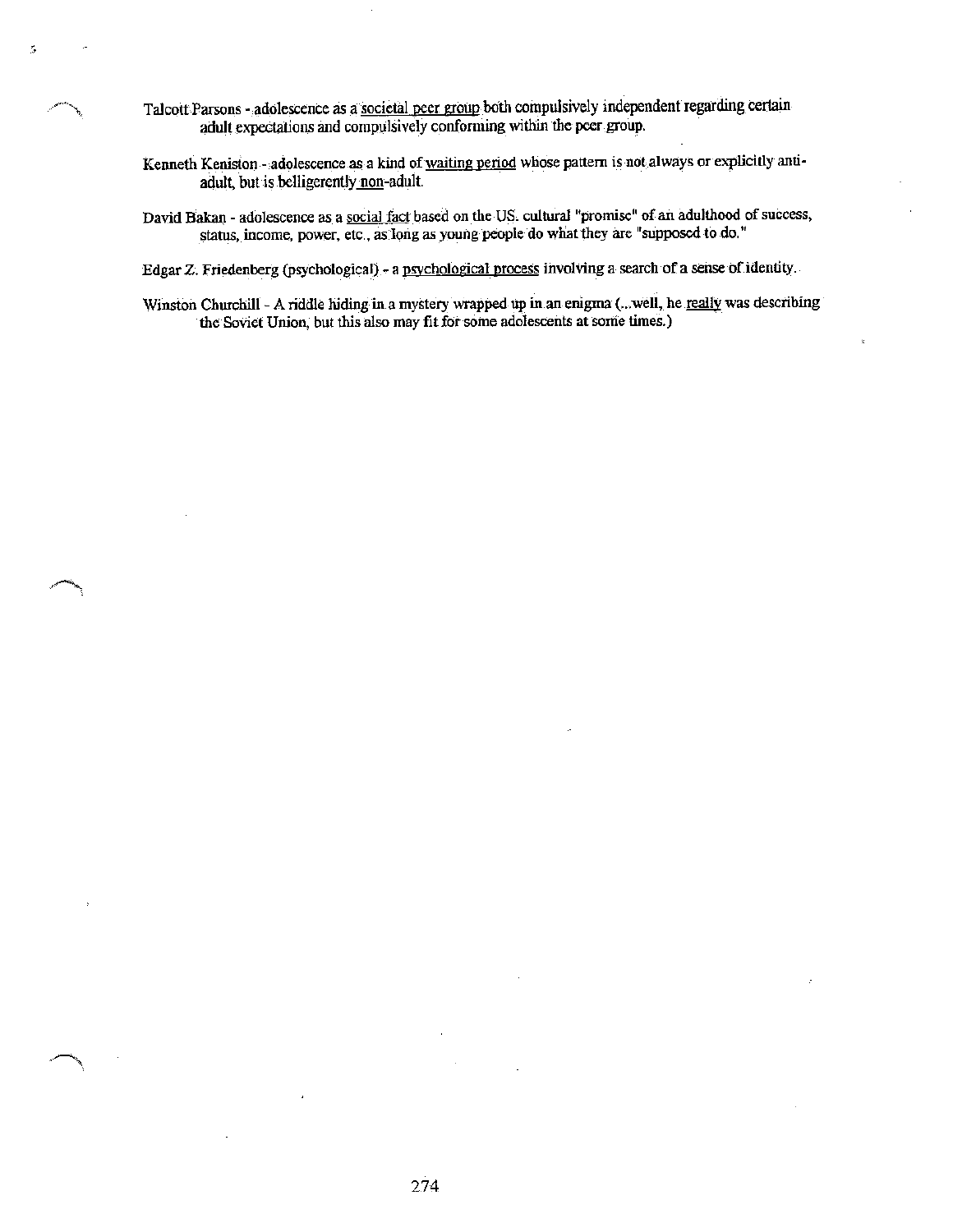### Child/Adolescent Development Dr. Mary Fawcett

### **Theory Papers**

ã

The goal of this 3-part assignment is to integrate learnings of child and adolescent theory with your experiences with interviewees/observees. As you are able to conceptualize a theory of development and attempt to apply it to a child or adolescent, you will be able to determine if you can provide support for that theory. YOU SHOULD CHOOSE CHILDREN AND ADOLESCENTS TO WHOM YOU ARE NOT RELATED.

First Theory Paper: this paper describes an interview/ conversation with one 5-11 year old child. How they think about their world, what is important to them, how they interact with their environment, their views about important relationships in their life, etc., all are potential subject matter for you as researcher.

Prior approval of your interaction with the child doubtless will be needed from their parent. You will need to make inferences from what the child says/does to translate that data into a coherent paper, and in some cases you may need to hedge the results (e.g., "she did this, which could imply that she/he... OR it could mean ....."). That's fine. The key issue here, in addition to your extracting as much meaning from the experience as possible, is that you work very hard to tune carefully into the world of this child.

Determine whether your theory of choice is supported by this interview or not, and WHY. Specific discussion of theory as it relates to the interview is essential. This paper should be  $3 \times 5$ word processed, double-spaced pages in length. Correct APA style of referencing your theory is required.

**Second Theory Paper:** this paper describes an in-depth interview/conversation (or series of interviews) with an adolescent (aged 12-18). The kinds of issues to pursue with your interviewee could include 1) what does it mean to be an adolescent? 2) What are the important things that adolescents have to deal with? 3) What are the important issues that adolescents think about and talk about? 4) If adolescents could write a book about adolescent development to help grown-ups better understand adolescents, what should be covered in the book? Specific questions are up to you; go prepared with lots of them, but most importantly go prepared to listen carefully and nonjudgmentally.

Determine whether your theory of choice is supported by this interview or not, and WHY. Specific discussion of theory as it relates to the interview is essential. This paper should be  $3 \text{ to } 5$ word processed, double-spaced pages in length. Correct APA style of referencing your theory is required.

**Third Theory Paper.** this paper is the final integrative work (for this course, anyway) of your personal theorizing about EITHER child development OR adolescent development. Based on your best guess about your future professional direction (or based on your current work), you will write a paper about your personal theory of development for either children or adolescents. For it, you will be drawing from all of your thinking, reading, class discussions, interviewing, and learnings about formal theories. This paper should be 5 to 10 word processed, double-spaced pages in length, and should be handed in with your First Theory Paper and Second Theory Paper attached to it. Maintain correct APA referencing.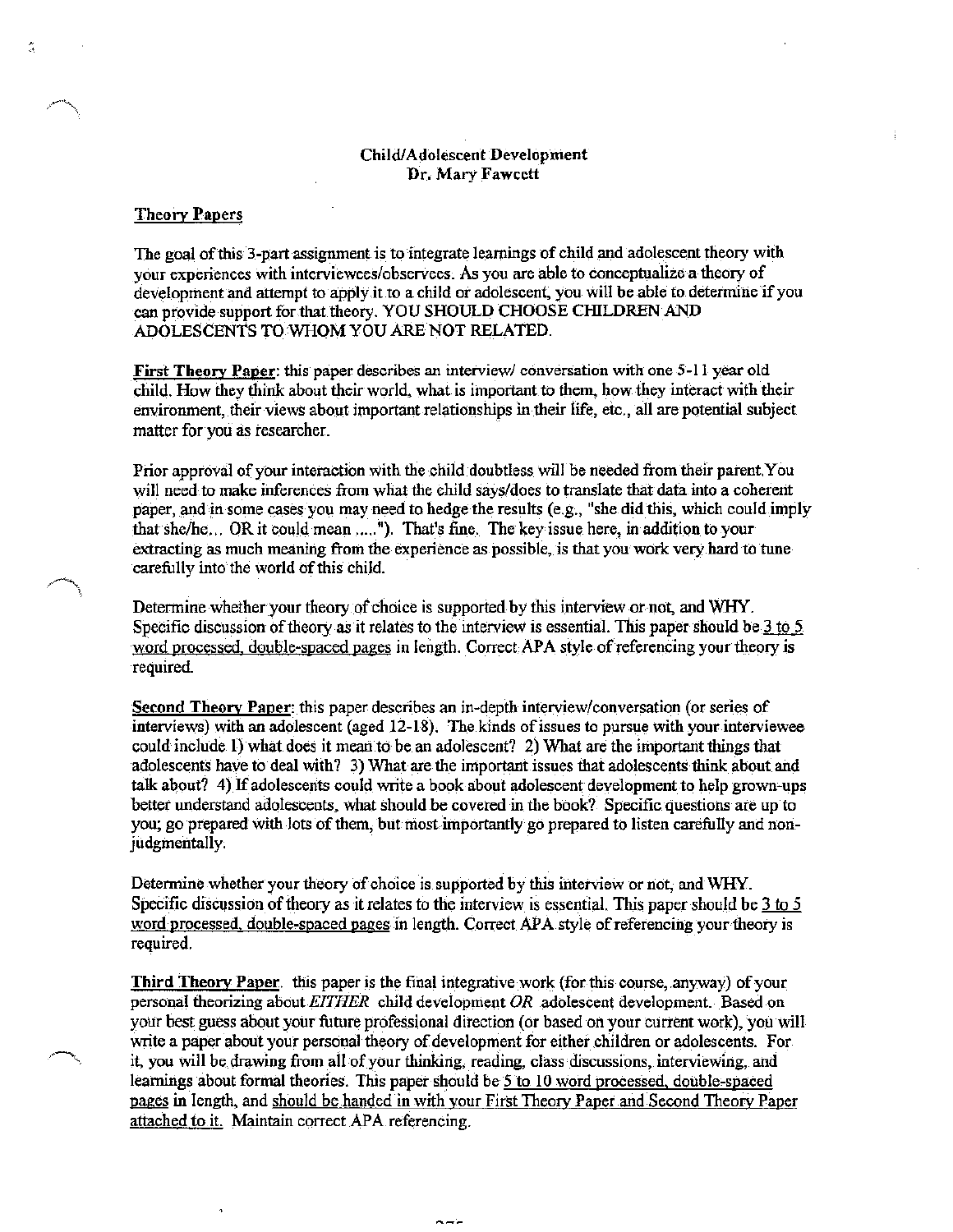# Child/Adolescent Development Dr. Mary Fawcett **Child/Adolescent Observation Paper Guidelines**

Ã,

The goal of this assignment is to integrate learnings of child and adolescent theory with your experiences with observees. As you are able to conceptualize a theory of development and attempt to apply it to a child or adolescent, you will be able to determine if you can provide support for that theory.

Select a site to observe children. You will need to obtain permission if it is a school site or if you will be engaged with the observees on any level. Try to make this true qualitative research, with no contact. Guess the ages of the child/adolescent or children/adolescents you are observing. Attempt to support a chosen theory of development. Describe behaviors and hypothesize. Be sure to integrate discussion of theory and observation. This is critical.

This paper should be 3 to 5 word processed, double-spaced pages in length. Correct APA style of referencing your theory is required.